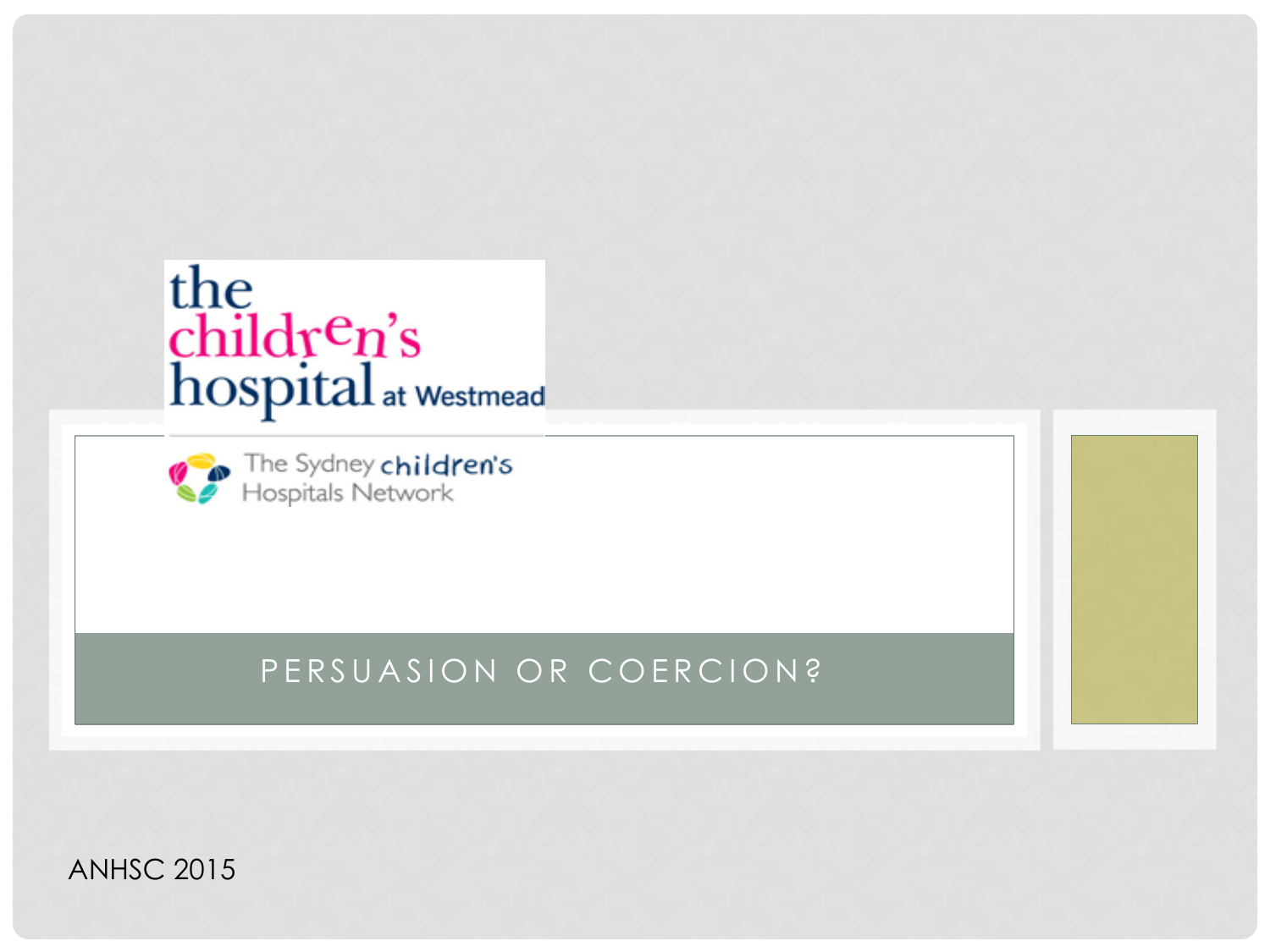## CASENOTES 1

| <b>Date</b> | <b>Details</b>                                                                                                                                         |
|-------------|--------------------------------------------------------------------------------------------------------------------------------------------------------|
| 23.2.14     | Healthy infant diagnosed at 5 weeks with a<br>moderate bilateral SN loss. Pacific islander family                                                      |
| 28.2.14     | DNA appointment with Australian Hearing                                                                                                                |
| 9.3.14      | Unresponsive to AH home visit                                                                                                                          |
| April x4    | Unresponsive to 4 SW calls. Hangs up on some.<br>Takes up offer of 2 <sup>nd</sup> ABR, but then cancels.<br>Community praying and fasting each Friday |
| 7 May       | Inform SW they 'Want to wait. We think he can<br>hear'                                                                                                 |
| 21.5.14     | Considered to be a case of medical neglect<br>reported to FACS                                                                                         |
| 2.6.14      | FACS discusses with SW, and contacts family                                                                                                            |
| 4.6.14      | FACS then seeks audiological advice                                                                                                                    |
|             |                                                                                                                                                        |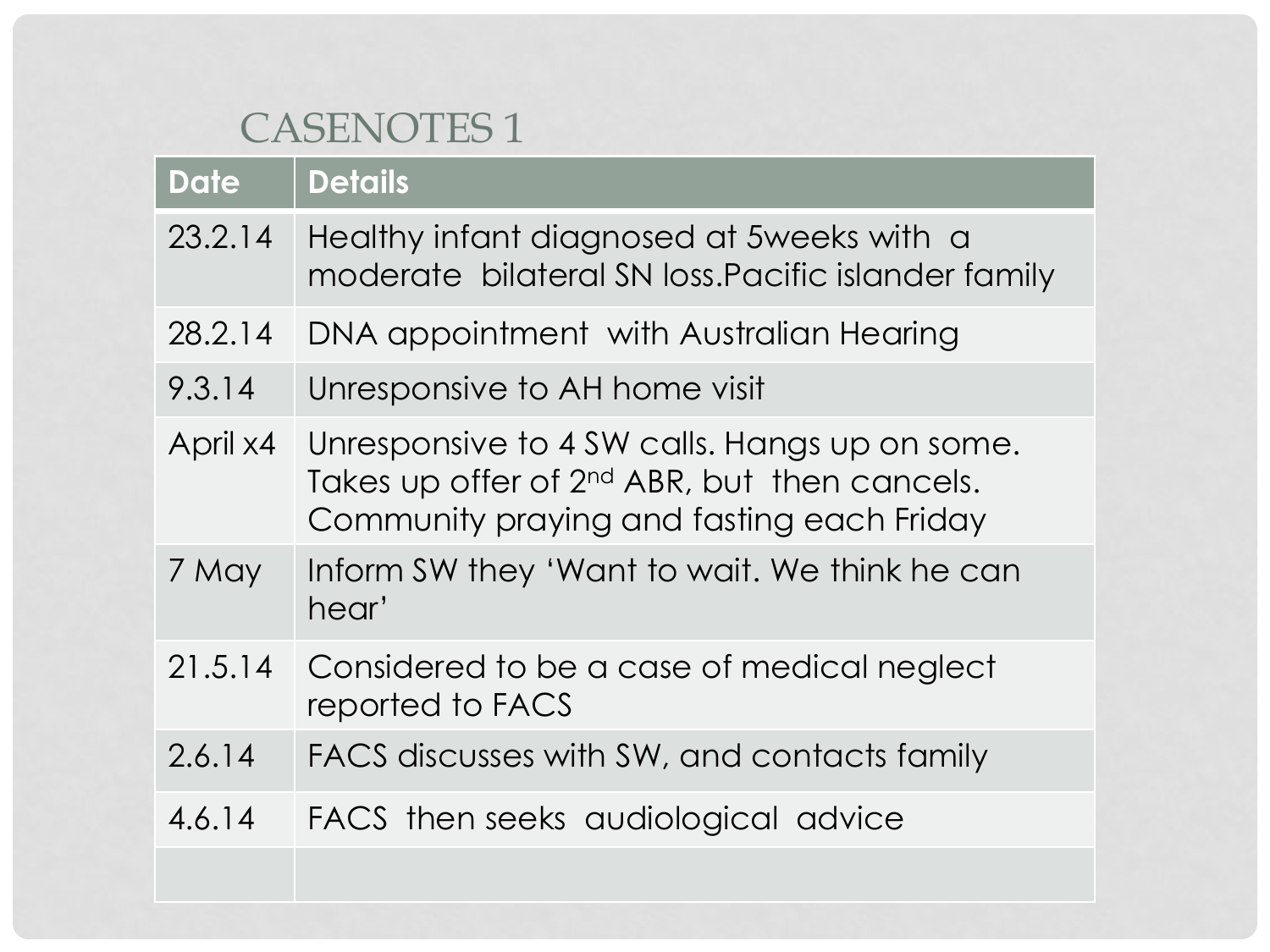## HEALTHCARE ETHICS :'THE FOUR P'S'

- Autonomy : respect the decision of the person
- Non-maleficence : do no harm
- Beneficence : benefits to outweigh the risks and costs
- Justice : the benefits, risks and costs are distributed fairly

(Gillon,R,1994)

Only a framework, not moral theory

Recent return to Virtue Ethics – 'the golden mean' - Aristotle

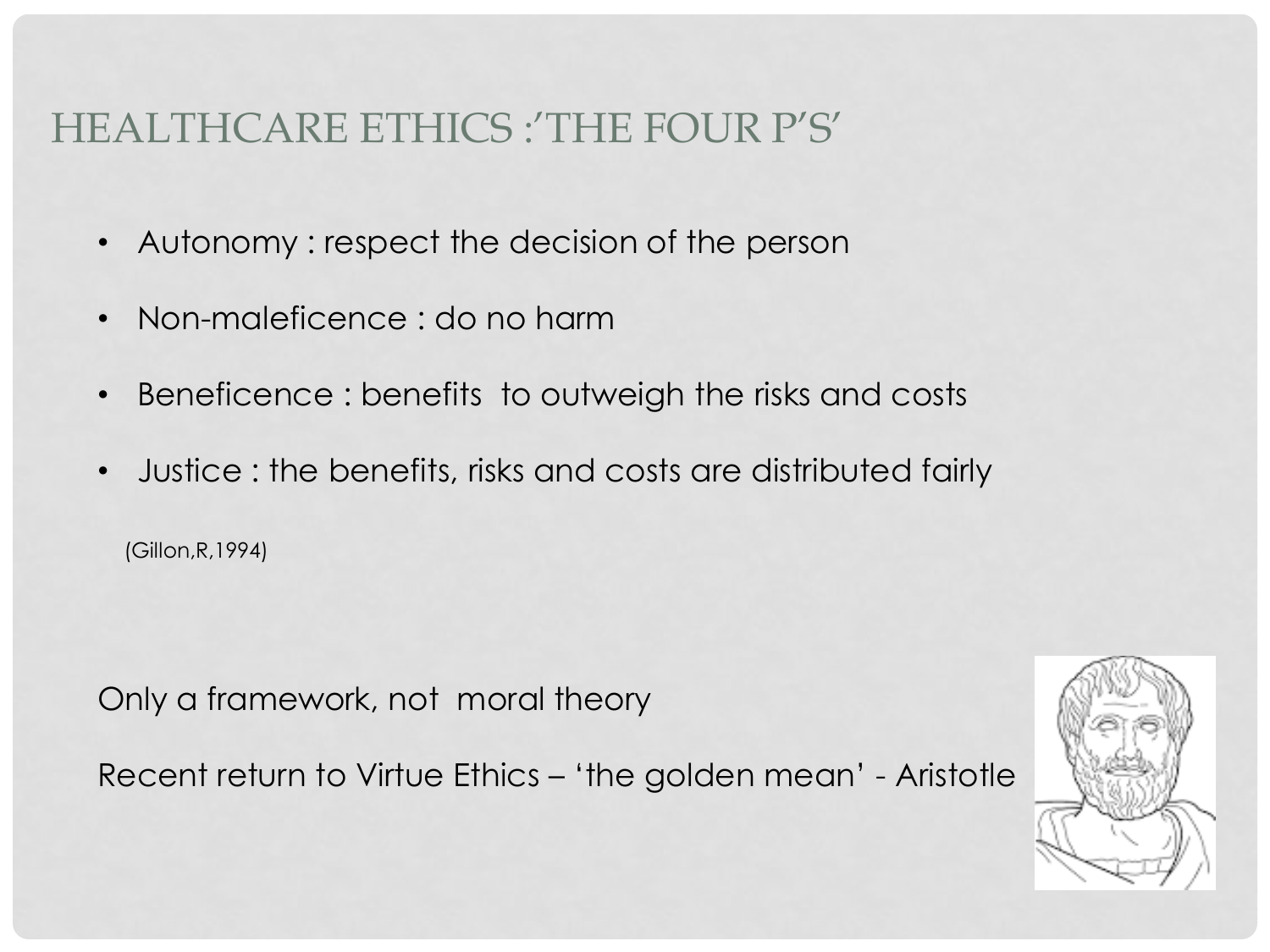# HOW TO APPROACH A CLINICAL ETHICAL DILEMMA

- Consider whether principles conflict ,or whether there is uncertainly about what a particular principle (e.g. beneficence, respect for autonomy) directs you to do.
- Construct a question that reflects the conflict.
- Decide which principle should have priority in this case and support that choice with relevant facts , or find an alternative that avoids the dilemma.
- If still uncertain, look for missing information that would help you to resolve the dilemma.

(Rhodes 2007)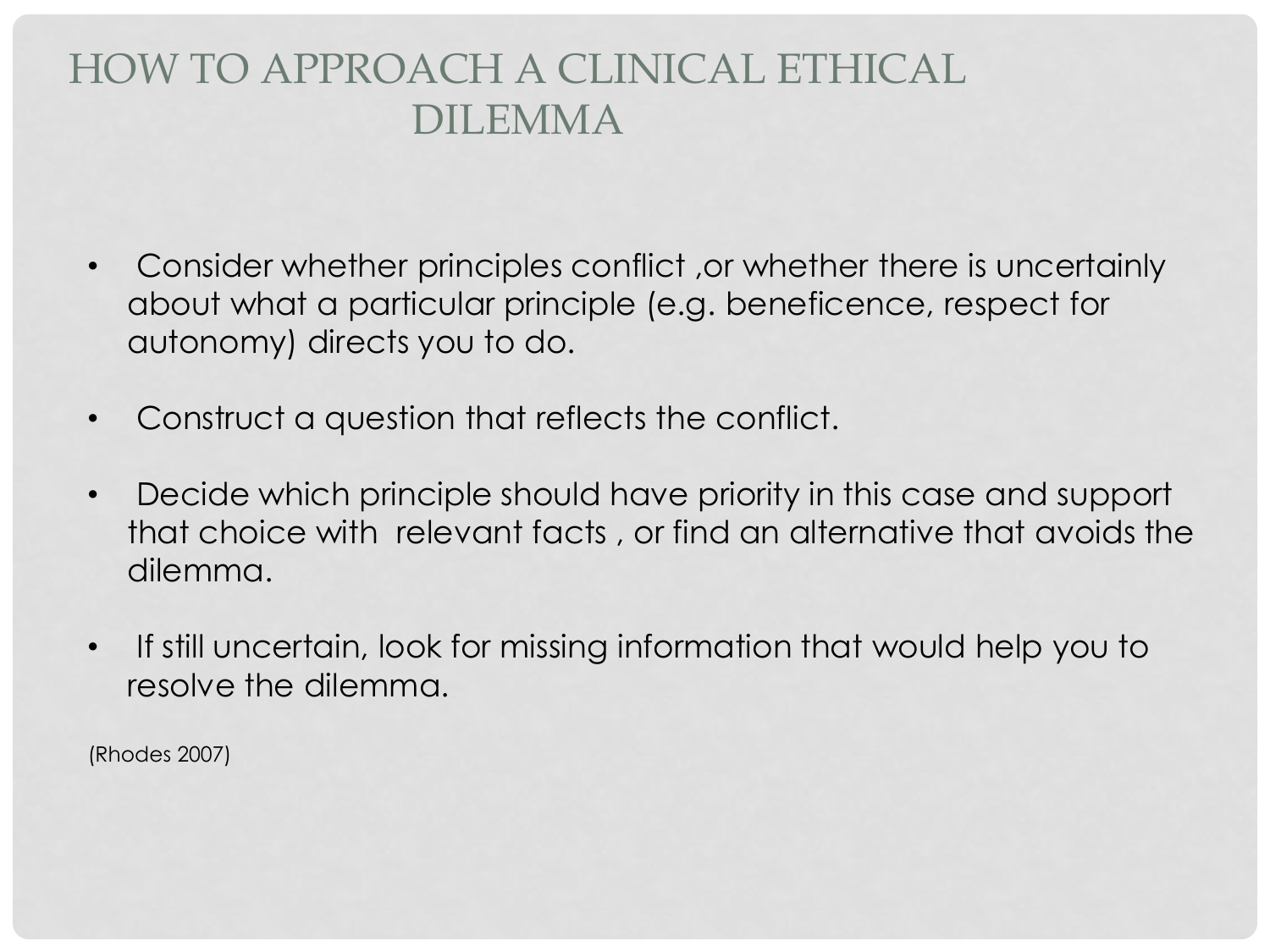# ON THE ONE HAND…

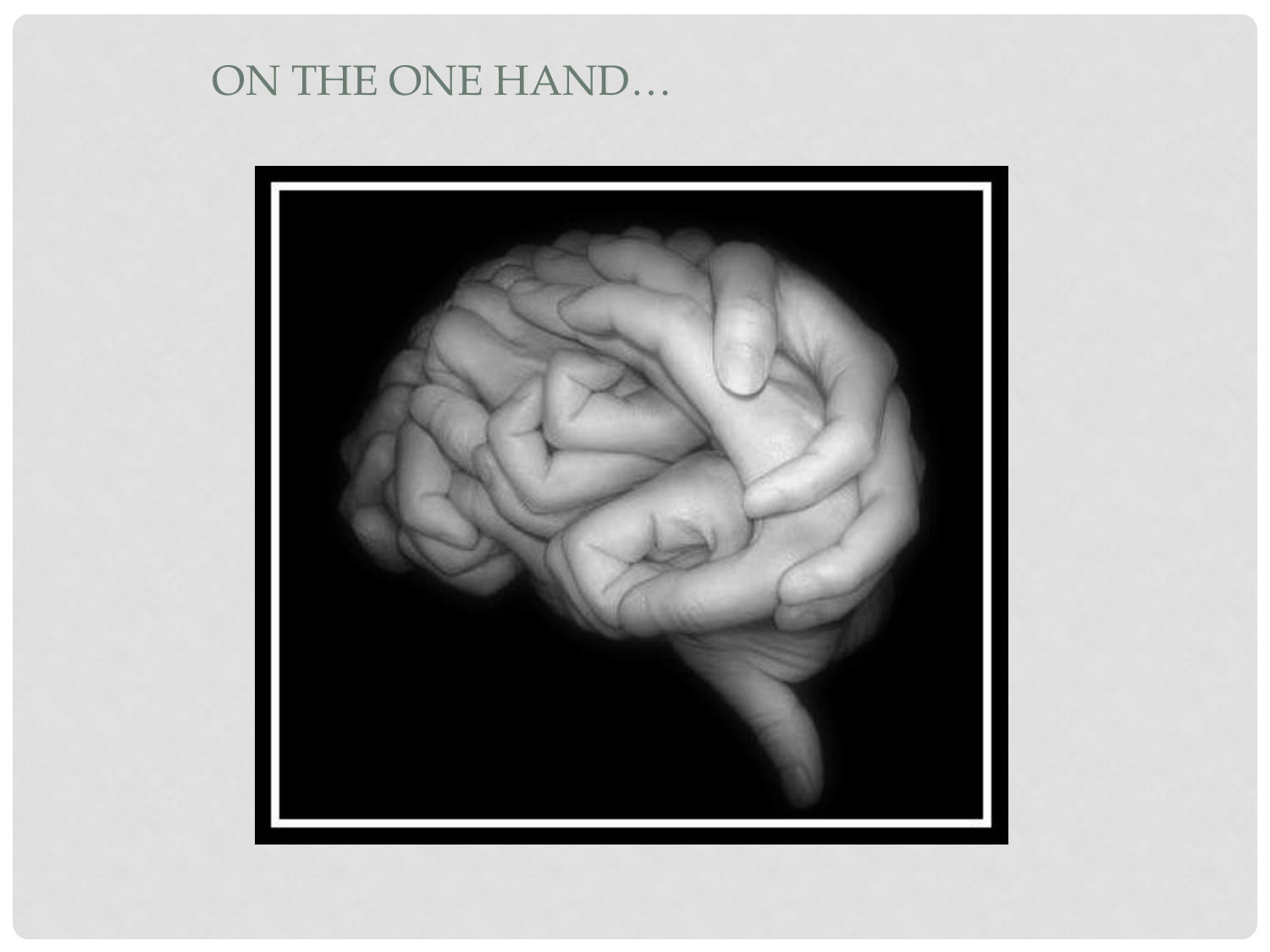## PARENTAL AUTONOMY

- 'Law has strong presumption in favour of parental authority, free from coercive state intrusion'
- 'Law is a blunt instrument and lacks the capacity to supervise the delicately complex interpersonal bonds between parents and children'
- 'Clinicians should not make value judgements in the place of parents *when the child's life is not at stake '*

(Diekama 2004)

• "Little in the way of mandatory intervention available" (for non-life threatening conditions) (Menahem 2000)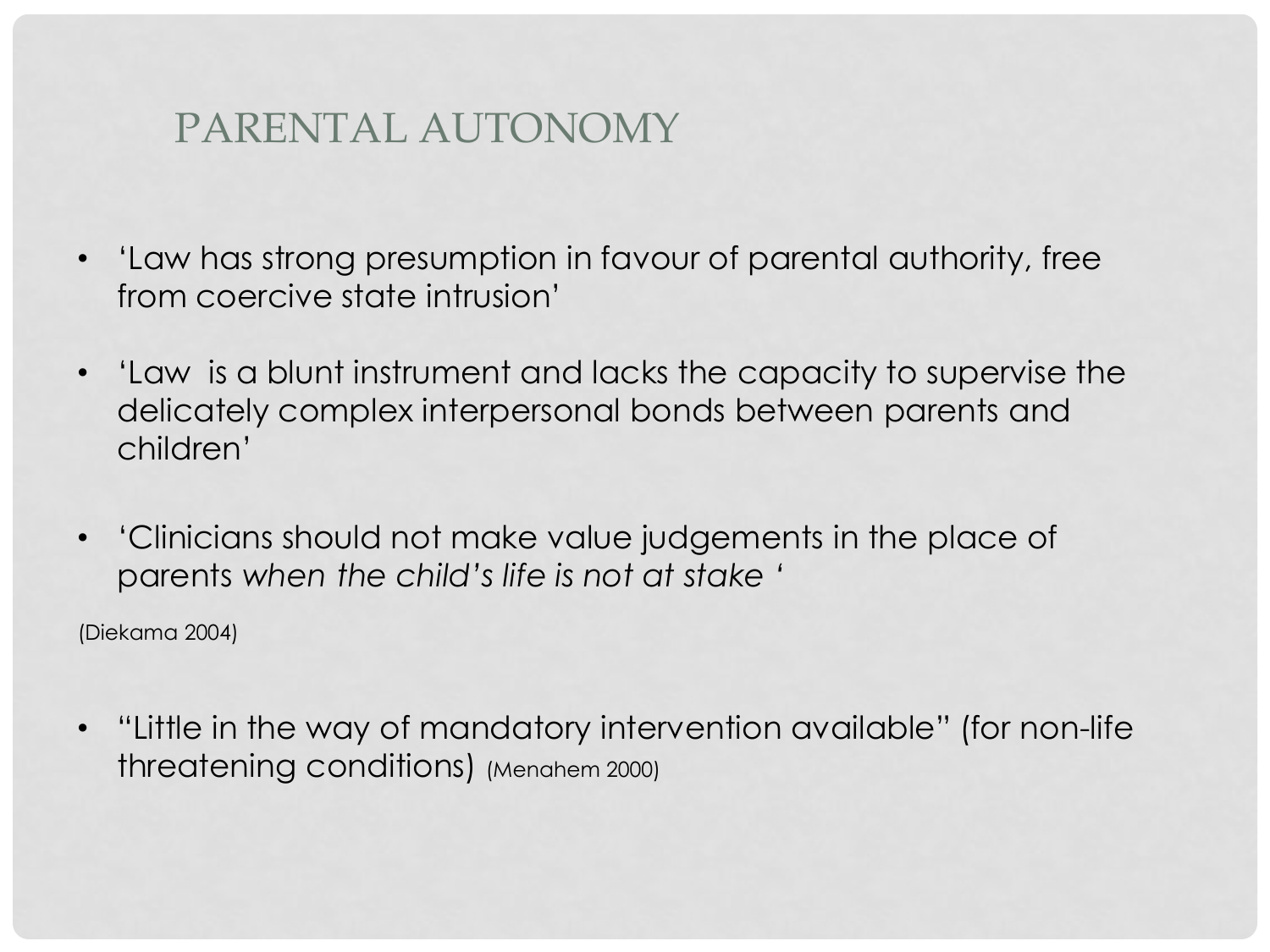#### ON THE OTHER HAND

Family responsibility to

- Maximise the child's autonomy
- Prevent the child from suffering irreversible harm
- Not limit the child's future autonomy 'held in trust'
- Not let their values interfere with what the child might want in the future

(Newson 2006)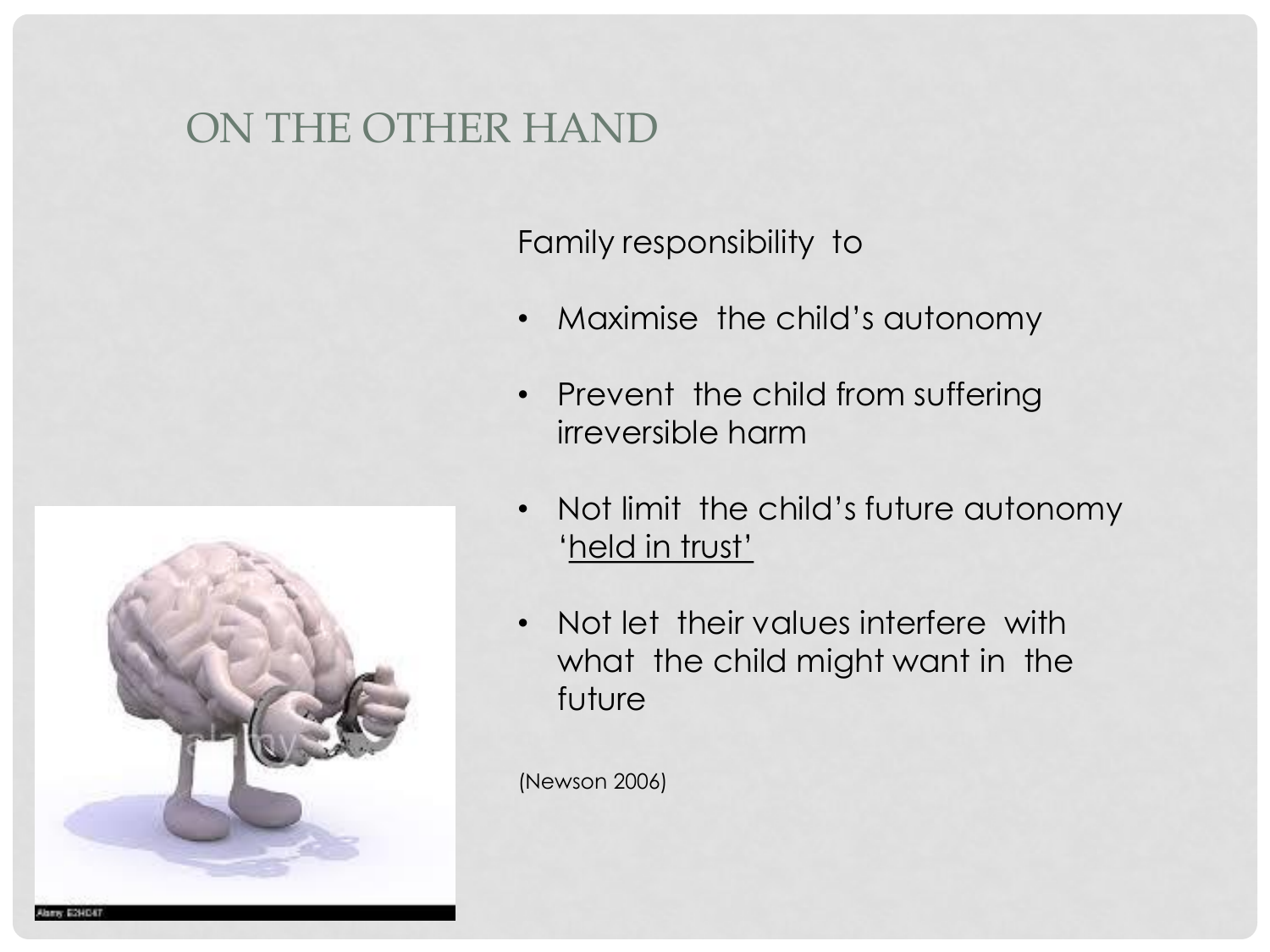#### SANCTIONS

- Against the law not to send a child to school
- Recent social distancing in US schools for antivac families "state can use its police power in ways that supersede religious and parental preferences" (Yang 2015)
- Australia considers reduced access to Family tax benefit for antivacs
- Would the state ever reduce a family's access to HI Centrelink/Better Start benefits? What about distributive justice ?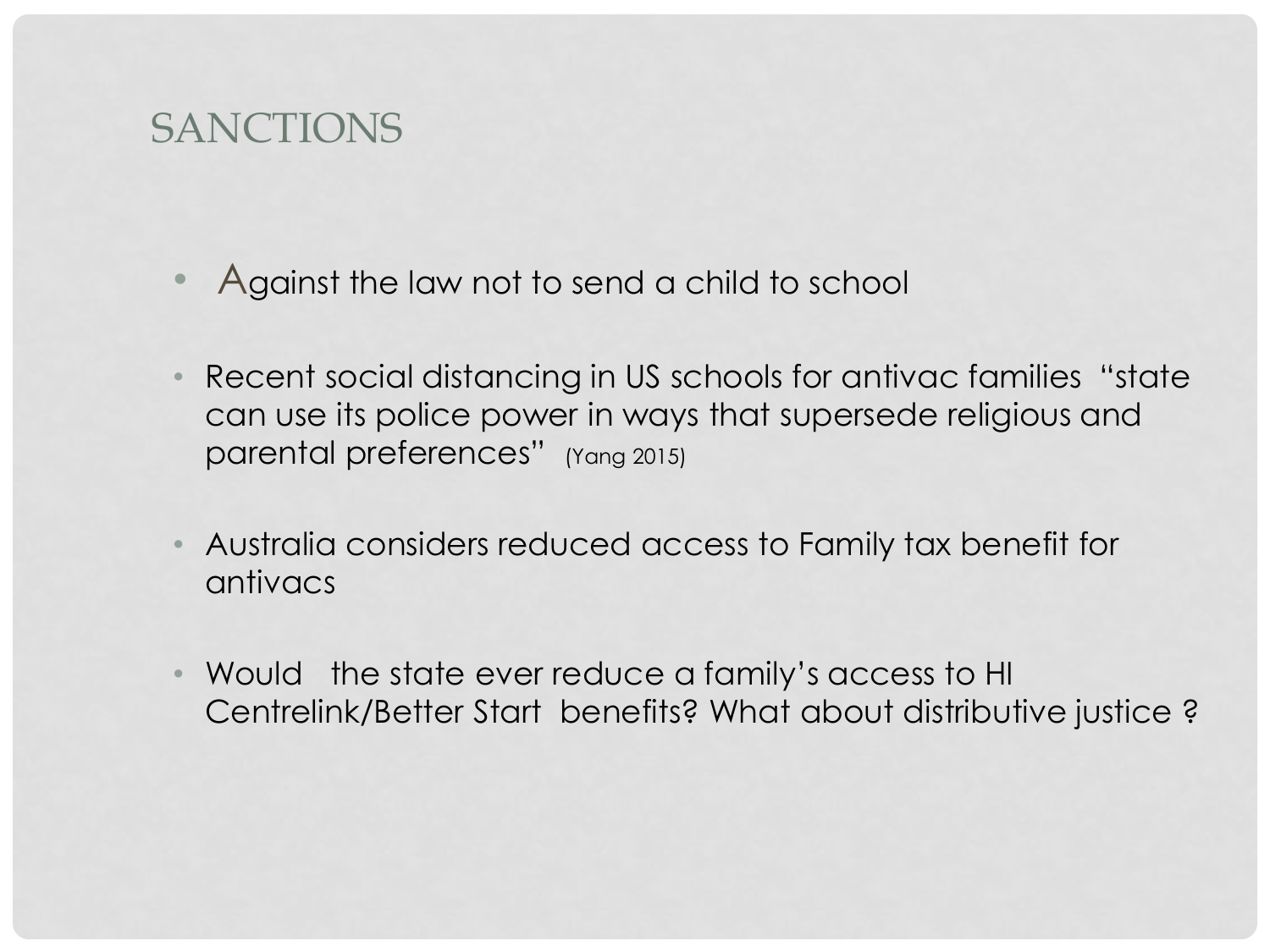## INDIRECT FACTORS

- Paradox revealed in a study of behaviourally disturbed kids: parental non-compliance to learning new techniques increased if therapist used directive style .Decreased only slightly if techniques of reframe/support /facilitate were used(Patterson,1985)
- 'Non-presenting symptom': extreme anxiety created by diagnosis causes acute mental pain and in turn leads to withdrawal. Can be furious, argumentative. Compliance=more pain
- Tease out background (previous trauma or recent event?), develop trust and treat non-presenting symptom along with, or before returning to, diagnosis (Menahem 2000)
- 'parental stress can be sustained for at least 2 years after diagnosis' (Hansen 1990)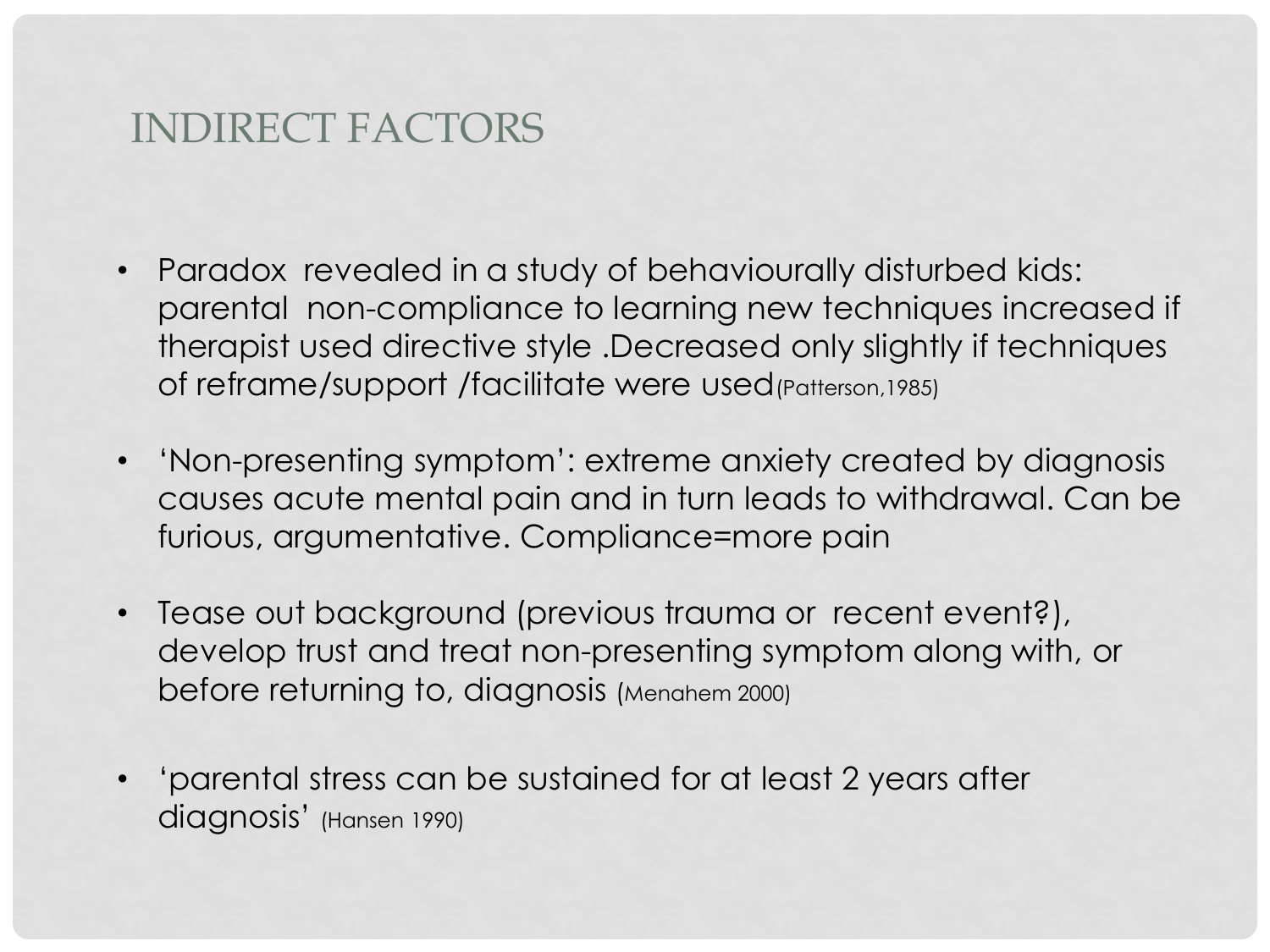## STIGMA AND SUPERSTITION

- A majority of *teachers* surveyed in Africa and Asia felt that HI children were not capable of developing speech
- Tanzania : punishment from God for sins of this, or previous, generation
- Nigeria: mother is blamed, child often hidden
- China: attitude tends to be deeply negative, parents go on intense search for cure. As well, this 'one child' has to be perfect. If HI, need to prove it's ototoxicity, not congenital , in order to have second baby.

(Stevens 2000)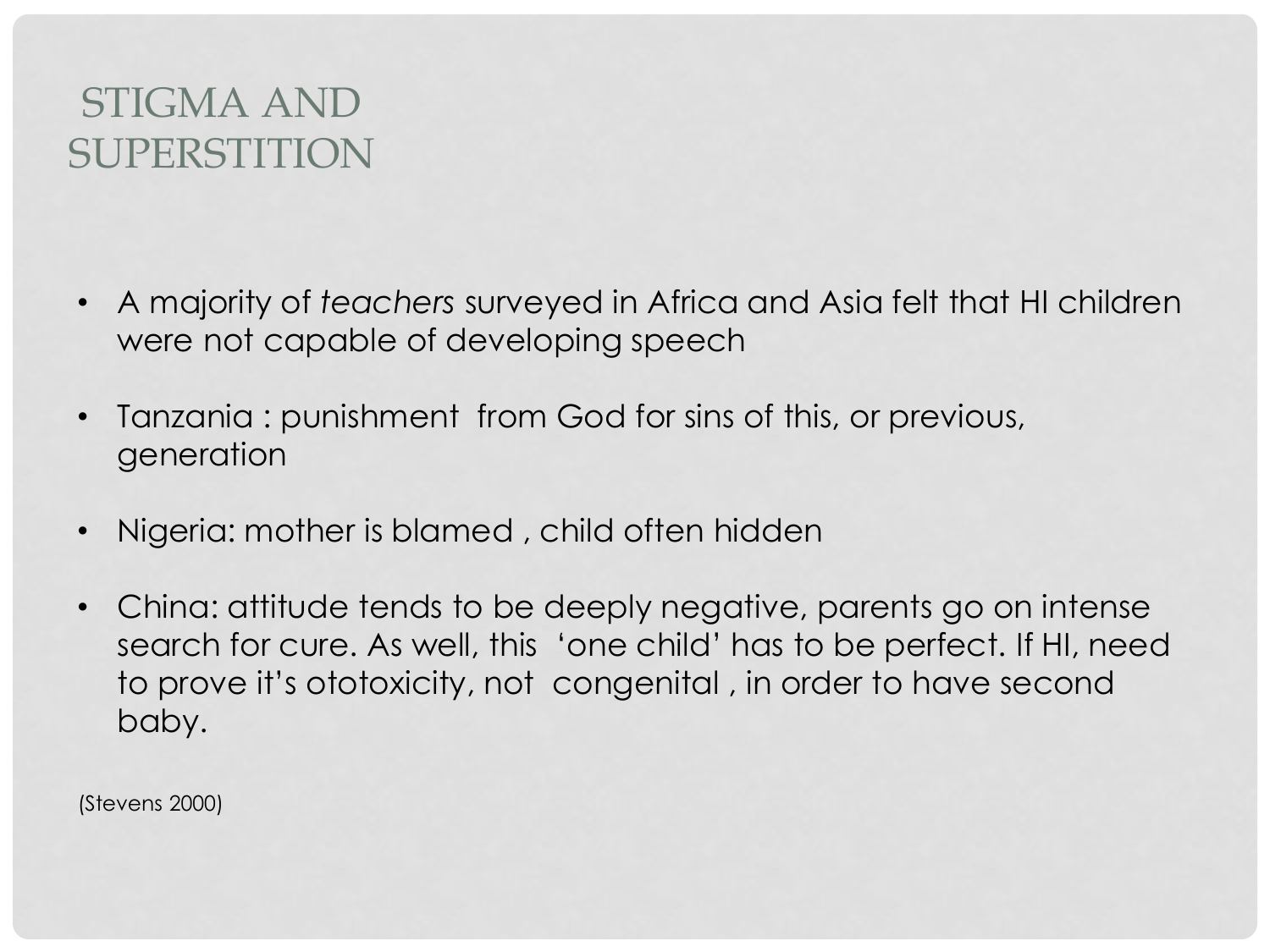## CASENOTES 2

| date       |                                                                                 |
|------------|---------------------------------------------------------------------------------|
| 4.6.14     | FACS ring us for advice. I offer to try persuasion                              |
| 21.7.14    | Mo not ruling out amplification: maybe at 12m                                   |
| 5.9.14     | Agrees to a 'check-up' VROA, and chat with<br>another P.I. mother               |
| 14.10.14   | VROA, then conversation between mothers                                         |
| 15.10.14   | Mother calls and agrees to fitting                                              |
| 5&19.11.14 | Visit and fitting AH                                                            |
| 27.11.14   | ENT and SW visit CHW. Amiable, compliant                                        |
| 6.1.15     | Cancelled MRI, DC, ENT.                                                         |
| Up to now  | DNA all AH and CHW appointments. No longer<br>answers my mobile calls or texts. |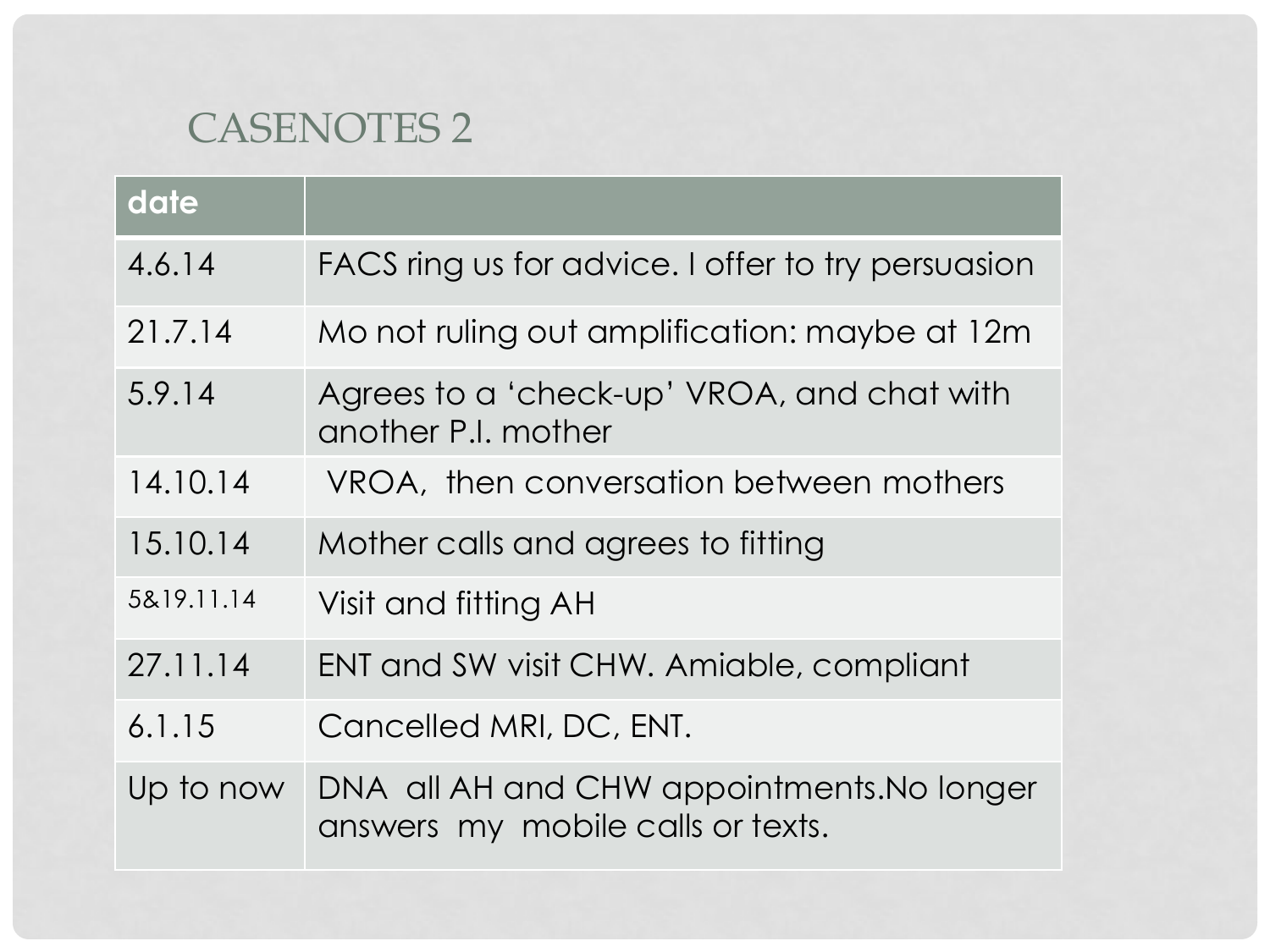### DISGUISED COMPLIANCE

- Lack of engagement 'attendance not the same as participation'(Roach,2008)
- Paying lip service to the social power of the health professional ; apparent obedience without authentic agreement (Cassell 2005)
- Parents will balance benefits of attending appointments against the costs eg travel/childcare/time off work (Andrews1990)

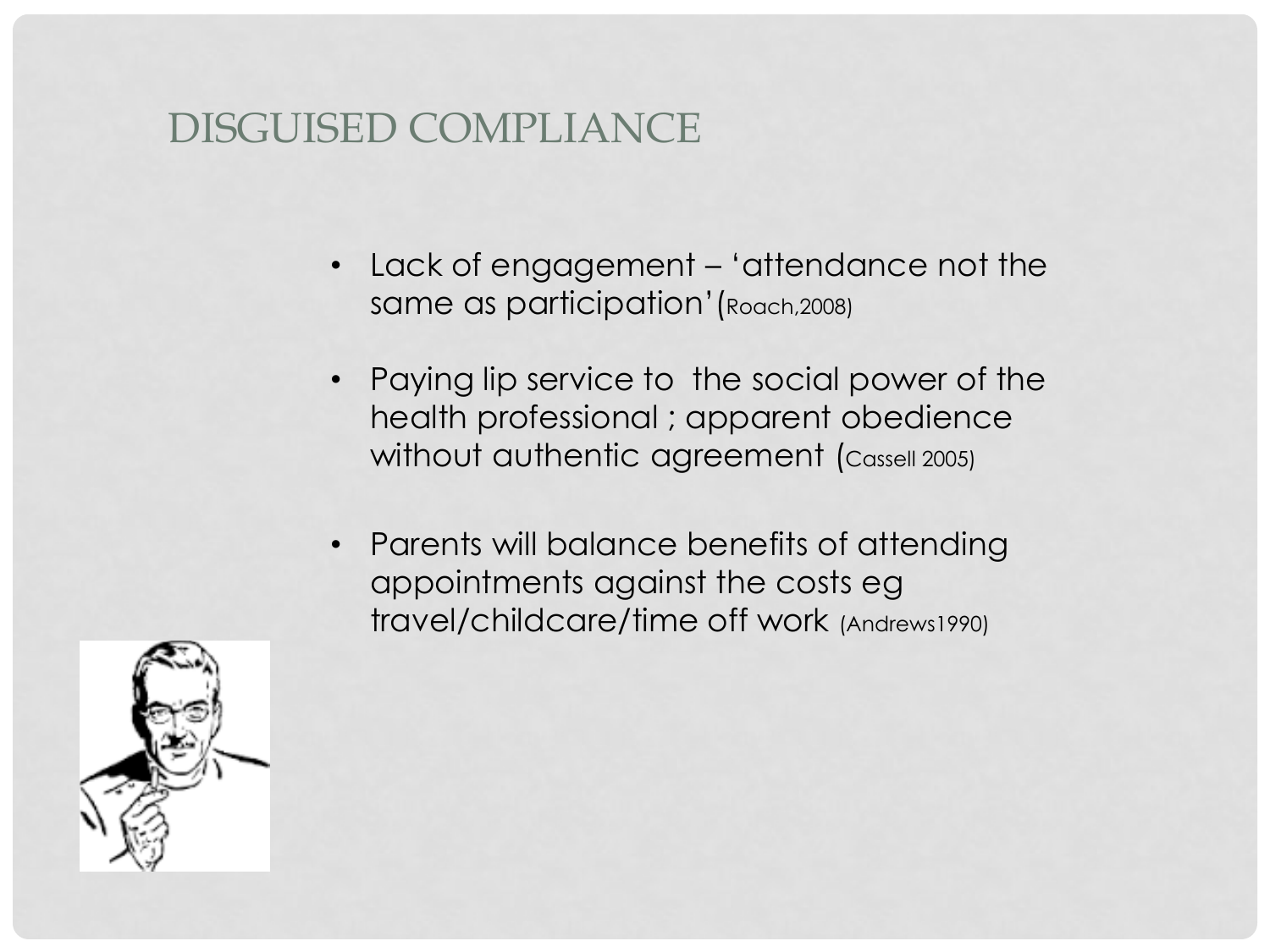## MY CONTACT WITH TEACH

- Her contact with mother was pleasant, affable, but not engaged : 'not yet, I will talk to my husband and get back to you…'
- Their experience is that FACS often doesn't apply pressure during the earlier years -they might wait until child is 6y before taking it up with parents
- Knowing this, ITD does not want family pushed away any further , hoping she will 'park' nearby and engage more fully when child starts school

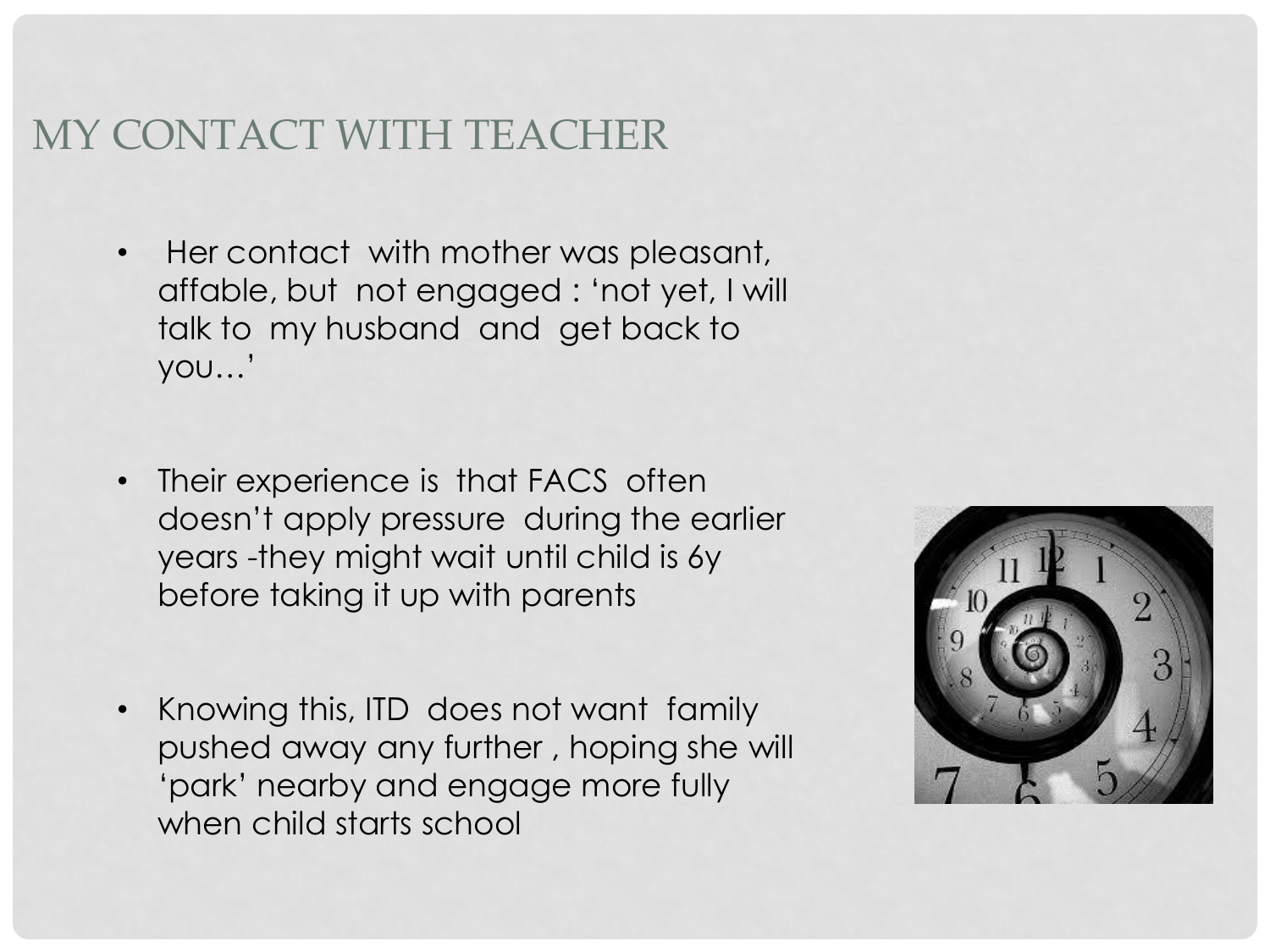## POSSIBLE PI CULTURAL FACTORS

In her experience of many PI families ,

- the extended family provides long term social support
- there is a lower consumption of health care resources
- there can be an acceptance of 'God's will'
- might be praying for a miracle, but can also see a spiritual aspect to carrying the burden
- 'more laid back than we are'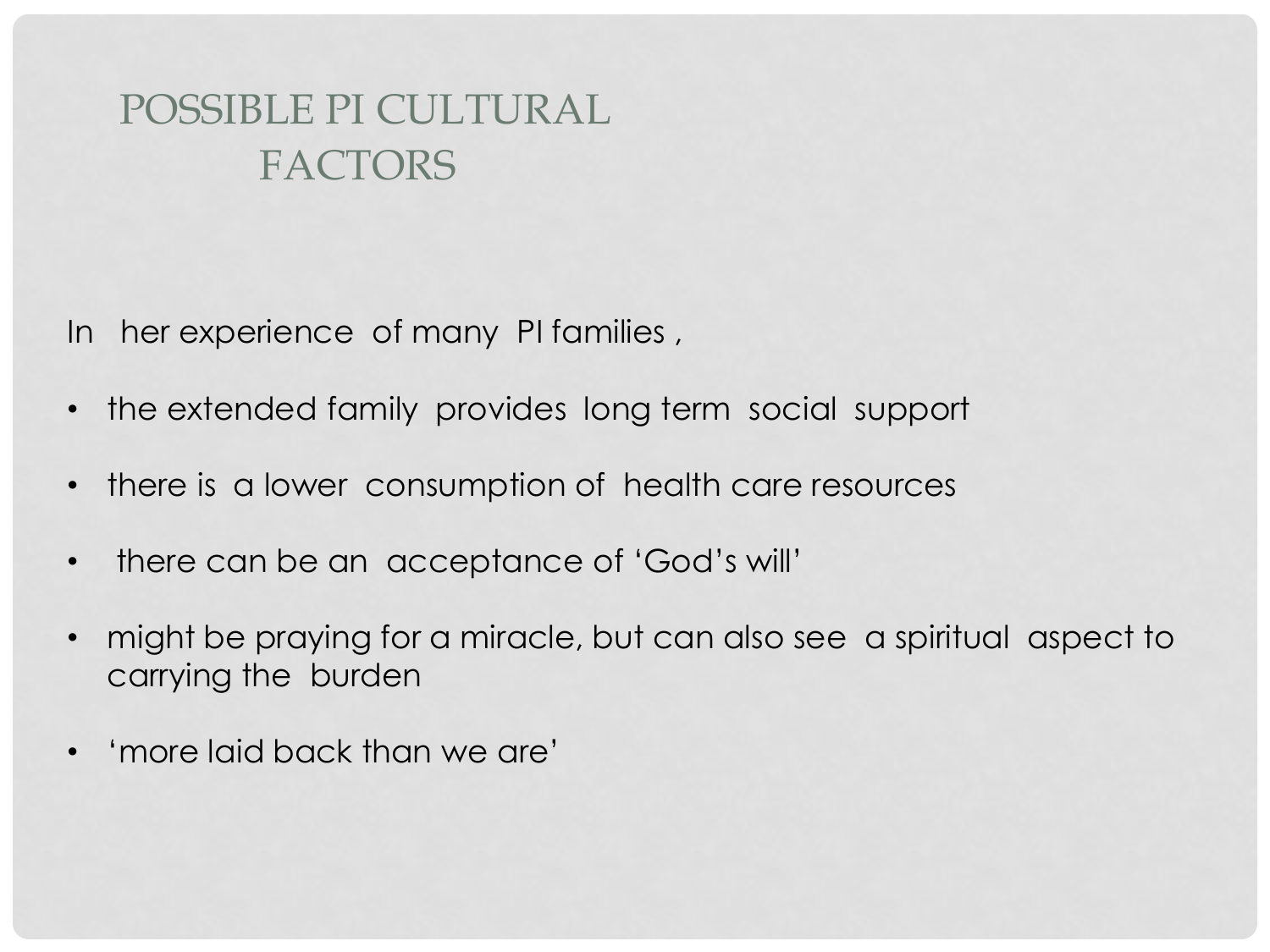## SHADES OF GREY

We are told notification is mandatory as non-compliance constitutes medical neglect, but what about…



- Mild losses
- Deaf Culture
- Oncology
- IWL

'It is sometimes difficult for audiologists to accept anything less than maximum utilisation of auditory potential' (Clark & English 2004)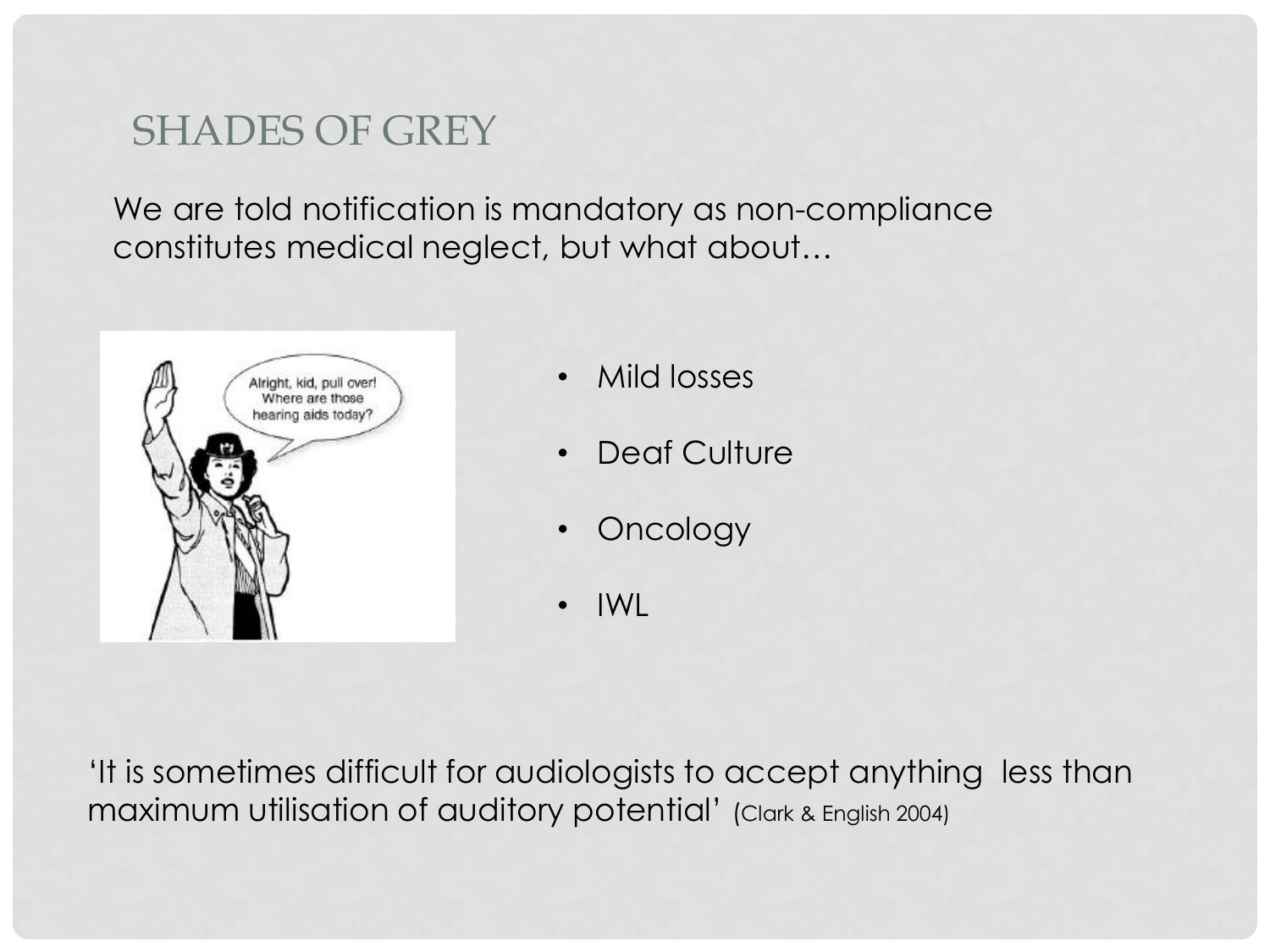## 'CONSTRUCT A QUESTION THAT REFLECTS THE CONFLICT'

- Autonomy : should respect for the parent's decision outweigh child's right to flourish?
- Non-maleficence :does social/emotional harm of taking child from the family outweigh harm resulting from poor speech and language development ?

What do you think?

rosemary.douglas@health.nsw.gov.au